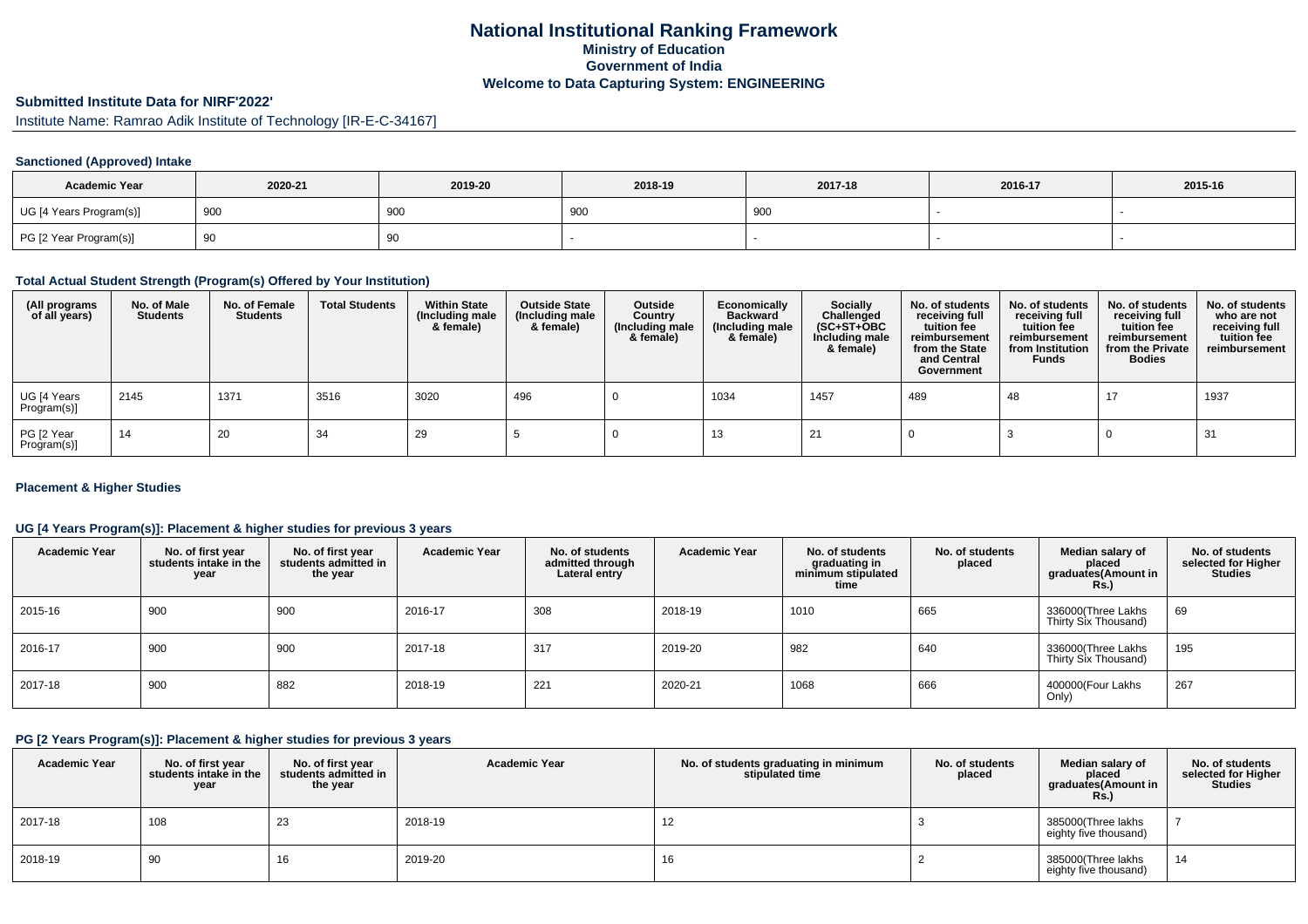| 2019-20 |  |  | 2020-21 |  |  | 405000(Four Lakhs<br>Five Thousand Only)<br>$\cdot$ $\cdot$ |  |
|---------|--|--|---------|--|--|-------------------------------------------------------------|--|
|---------|--|--|---------|--|--|-------------------------------------------------------------|--|

### **Ph.D Student Details**

| Ph.D (Student pursuing doctoral program till 2020-21 Students admitted in the academic year 2020-21 should not be entered here.) |         |         |         |  |  |  |
|----------------------------------------------------------------------------------------------------------------------------------|---------|---------|---------|--|--|--|
| <b>Total Students</b>                                                                                                            |         |         |         |  |  |  |
| Full Time                                                                                                                        |         | 82      |         |  |  |  |
| Part Time                                                                                                                        |         |         |         |  |  |  |
| No. of Ph.D students graduated (including Integrated Ph.D)                                                                       |         |         |         |  |  |  |
|                                                                                                                                  | 2020-21 | 2019-20 | 2018-19 |  |  |  |
| Full Time                                                                                                                        |         |         |         |  |  |  |
| Part Time                                                                                                                        |         |         |         |  |  |  |

### **Financial Resources: Utilised Amount for the Capital expenditure for previous 3 years**

| <b>Academic Year</b>                                                                                                                                                                      | 2020-21                                                                                          | 2019-20                                                                                              | 2018-19                                                                                    |
|-------------------------------------------------------------------------------------------------------------------------------------------------------------------------------------------|--------------------------------------------------------------------------------------------------|------------------------------------------------------------------------------------------------------|--------------------------------------------------------------------------------------------|
|                                                                                                                                                                                           | <b>Utilised Amount</b>                                                                           | <b>Utilised Amount</b>                                                                               | <b>Utilised Amount</b>                                                                     |
|                                                                                                                                                                                           |                                                                                                  | Annual Capital Expenditure on Academic Activities and Resources (excluding expenditure on buildings) |                                                                                            |
| Library (Books, Journals and e-Resources only)                                                                                                                                            | 2444536 (Twenty four lakhs forty four thousands five hundred<br>thirty six only)                 | 3140647 (Thirty one lakhs forty thousands six hundred forty<br>seven only)                           | 3168267 (Thirty one lakhs sixty eight thousand two hundred<br>sixty seven)                 |
| New Equipment and software for Laboratories                                                                                                                                               | 4240428 (Forty two lakhs forty thousands four hundred twenty<br>eight only)                      | 4084089 (Forty lakhs eighty four thosands eighty nine only)                                          | 13933935 (One crore thirty nine la khs thirty three thousand<br>nine hun dred thirty five) |
| <b>Engineering Workshops</b>                                                                                                                                                              | 209100 (Two lakhs nine thosands one hundred only)                                                | 89731 (Eighty nine thousands seven hundred thirthy one only)                                         | 70513 (Seventy thousand five hund red thirteen)                                            |
| Other expenditure on creation of Capital Assets (For setting up<br>classrooms, seminar hall, conference hall, library, Lab, Engg<br>workshops excluding expenditure on Land and Building) | 27437579 (Two Crore seventy four lakhs thirty seven<br>thousands five hundred seventy nine only) | 152354 (One lakhs fifty two thousands three hundred fifty four<br>only)                              | 3291674 (Thirty two lakhs ninety o ne thousand six hundred<br>seventy four)                |

# **Financial Resources: Utilised Amount for the Operational expenditure for previous 3 years**

| <b>Academic Year</b>                                                                                                                                                                            | 2020-21                                                                                         | 2019-20                                                                                         | 2018-19                                                                                         |
|-------------------------------------------------------------------------------------------------------------------------------------------------------------------------------------------------|-------------------------------------------------------------------------------------------------|-------------------------------------------------------------------------------------------------|-------------------------------------------------------------------------------------------------|
|                                                                                                                                                                                                 | <b>Utilised Amount</b>                                                                          | <b>Utilised Amount</b>                                                                          | <b>Utilised Amount</b>                                                                          |
|                                                                                                                                                                                                 |                                                                                                 | <b>Annual Operational Expenditure</b>                                                           |                                                                                                 |
| Salaries (Teaching and Non Teaching staff)                                                                                                                                                      | 250397274 (Twenty five crore three lakhs ninty seven<br>thousand two hundred seventy four only) | 283024416 (Twenty eight crore thirty lakhs twenty four<br>thousands four hundreds sixteen only) | 312255927 (Thirty one crore twent y two lakhs fifty five<br>thousand nine hundred twenty seven) |
| Maintenance of Academic Infrastructure or consumables and<br>other running expenditures (excluding maintenance of hostels<br>and allied services, rent of the building, depreciation cost, etc) | 35194737 (Three crore fifty one lakhs ninety four thousands<br>seven hundred thirty seven only) | 67933227 (Six crore seventy nine lakhs thirty three thousand<br>two hundred twenty seven only)  | 65119136 (Six crore fifty one lakhs nineteen thousand one<br>hundred thirty six only)           |
| Seminars/Conferences/Workshops                                                                                                                                                                  | 472500 (Four Lakhs Seventy Two Thousand Five Hundred<br>Only)                                   | 3376030 (Thirty three lakhs seventy six thousands thirty only)                                  | 25052166 (Two crore fifty lakhs fift y two thousand one<br>hundred sixty six)                   |

**IPR**

| Calendar year            | 2020 | 2019 | 2018 |
|--------------------------|------|------|------|
| No. of Patents Published |      |      |      |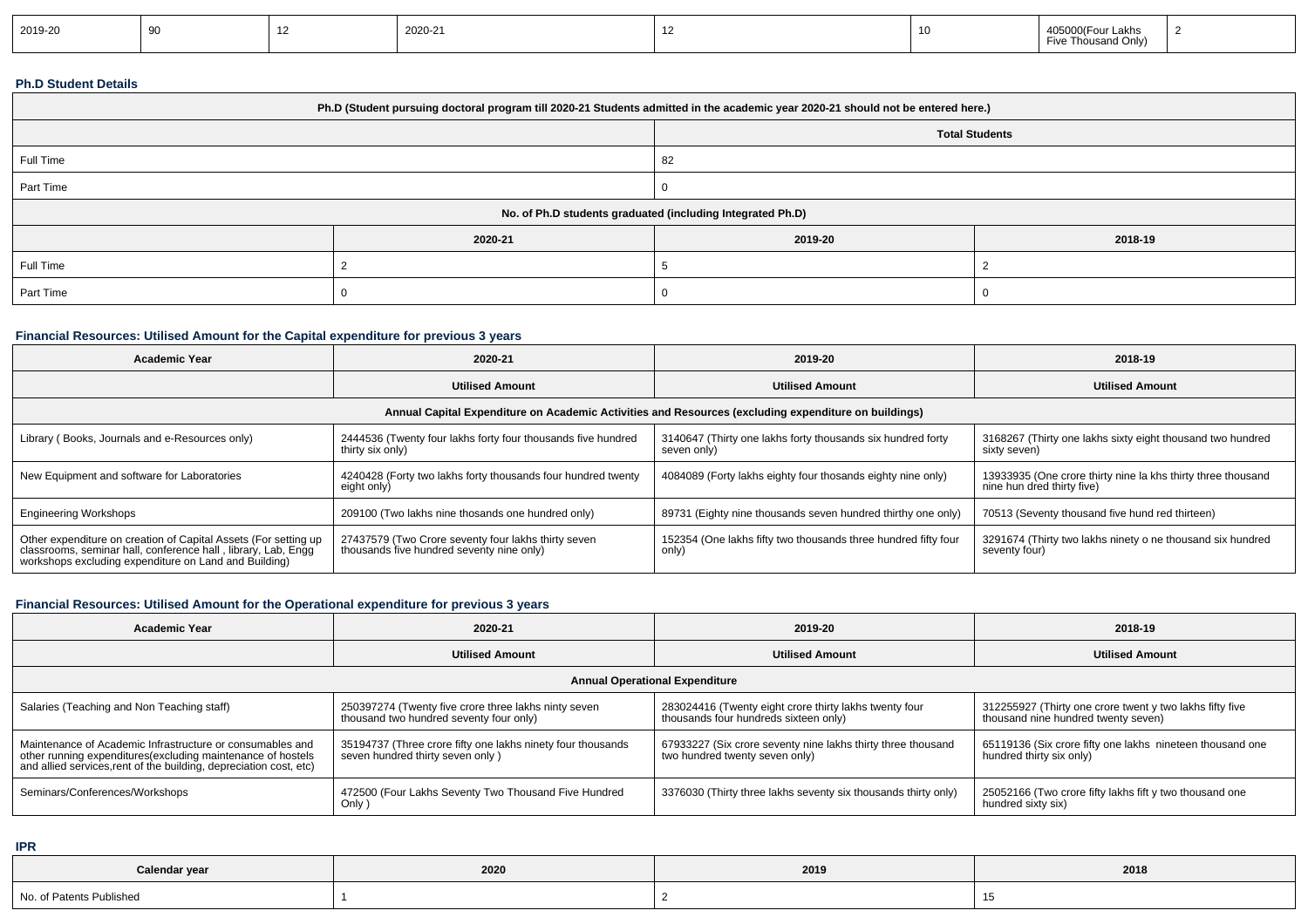| No. of Patents Granted |
|------------------------|
|------------------------|

### **Sponsored Research Details**

| <b>Financial Year</b>                    | 2020-21                                                      | 2019-20                                                   | 2018-19                                                      |
|------------------------------------------|--------------------------------------------------------------|-----------------------------------------------------------|--------------------------------------------------------------|
| Total no. of Sponsored Projects          | 32                                                           | ు                                                         | -58                                                          |
| Total no. of Funding Agencies            |                                                              |                                                           |                                                              |
| Total Amount Received (Amount in Rupees) | 3110725                                                      | 2744800                                                   | 1290371                                                      |
| Amount Received in Words                 | Thirty one lakhs ten thosands seven hundred twenty five only | Twenty seven lakhs forty four thousand eight hundred only | Twelve lakhs ninety thousand three hundred s eventy one only |

### **Consultancy Project Details**

| <b>Financial Year</b>                    | 2020-21                                                           | 2019-20                           | 2018-19                                                     |
|------------------------------------------|-------------------------------------------------------------------|-----------------------------------|-------------------------------------------------------------|
| Total no. of Consultancy Projects        |                                                                   | 25                                | -20                                                         |
| Total no. of Client Organizations        |                                                                   |                                   |                                                             |
| Total Amount Received (Amount in Rupees) | 1442550                                                           | 1250000                           | 1025436                                                     |
| Amount Received in Words                 | Fourteen Lakhs Fourty Two Thousand Five Hundred and Fifty<br>Only | Twelve lakhs fifty thousands only | Ten lakhs twenty five thousand four hundred thirty six only |

### **PCS Facilities: Facilities of physically challenged students**

| 1. Do your institution buildings have Lifts/Ramps?                                                                                                         | Yes, more than 80% of the buildings |
|------------------------------------------------------------------------------------------------------------------------------------------------------------|-------------------------------------|
| 2. Do your institution have provision for walking aids, including wheelchairs and transportation from one building to another for<br>handicapped students? | Yes                                 |
| 3. Do your institution buildings have specially designed toilets for handicapped students?                                                                 | Yes, more than 80% of the buildings |

### **Faculty Details**

| Srno           | Name                                    | Age | Designation                | Gender | Qualification | <b>Experience (In</b><br>Months) | <b>Currently working</b><br>with institution? | <b>Joining Date</b> | <b>Leaving Date</b>      | <b>Association type</b> |
|----------------|-----------------------------------------|-----|----------------------------|--------|---------------|----------------------------------|-----------------------------------------------|---------------------|--------------------------|-------------------------|
|                | <b>JADHAV SHARAD</b><br>PANDURANG       | 42  | Professor                  | Male   | Ph.D          | 262                              | Yes                                           | 23-01-2006          | $\overline{\phantom{a}}$ | Regular                 |
| 2              | <b>ACHALIYA SHILPA</b><br><b>GIRISH</b> | 46  | <b>Assistant Professor</b> | Female | M.E.          | 181                              | Yes                                           | 31-07-2009          | $\sim$                   | Regular                 |
| 3              | <b>JOSHI JYOTI</b><br>KALPESH           | 36  | <b>Assistant Professor</b> | Female | M.E.          | 147                              | Yes                                           | 15-07-2009          | $\sim$                   | Regular                 |
| $\overline{4}$ | <b>DHONGADE</b><br>DAYANAND             | 30  | <b>Assistant Professor</b> | Male   | M.Tech        | 74                               | Yes                                           | 18-07-2016          | $\sim$                   | Regular                 |
| 5              | <b>DEORE BHUSHAN</b><br><b>SURESH</b>   | 34  | <b>Assistant Professor</b> | Male   | M.E.          | 121                              | Yes                                           | 07-07-2014          | $\sim$                   | Regular                 |
| 6              | <b>GUNJGUR</b><br>PRATHMESH             | 32  | <b>Assistant Professor</b> | Male   | M.E.          | 103                              | Yes                                           | 24-01-2013          | $\overline{\phantom{a}}$ | Regular                 |
|                | PATIL RAMAKANT                          | 48  | <b>Assistant Professor</b> | Male   | M.E.          | 280                              | Yes                                           | 07-07-2014          | $\sim$                   | Regular                 |
| 8              | SINGHANIYA<br>NAVIN GOVIND              | 29  | <b>Assistant Professor</b> | Male   | M.E.          | 85                               | Yes                                           | 16-07-2014          | $\sim$                   | Regular                 |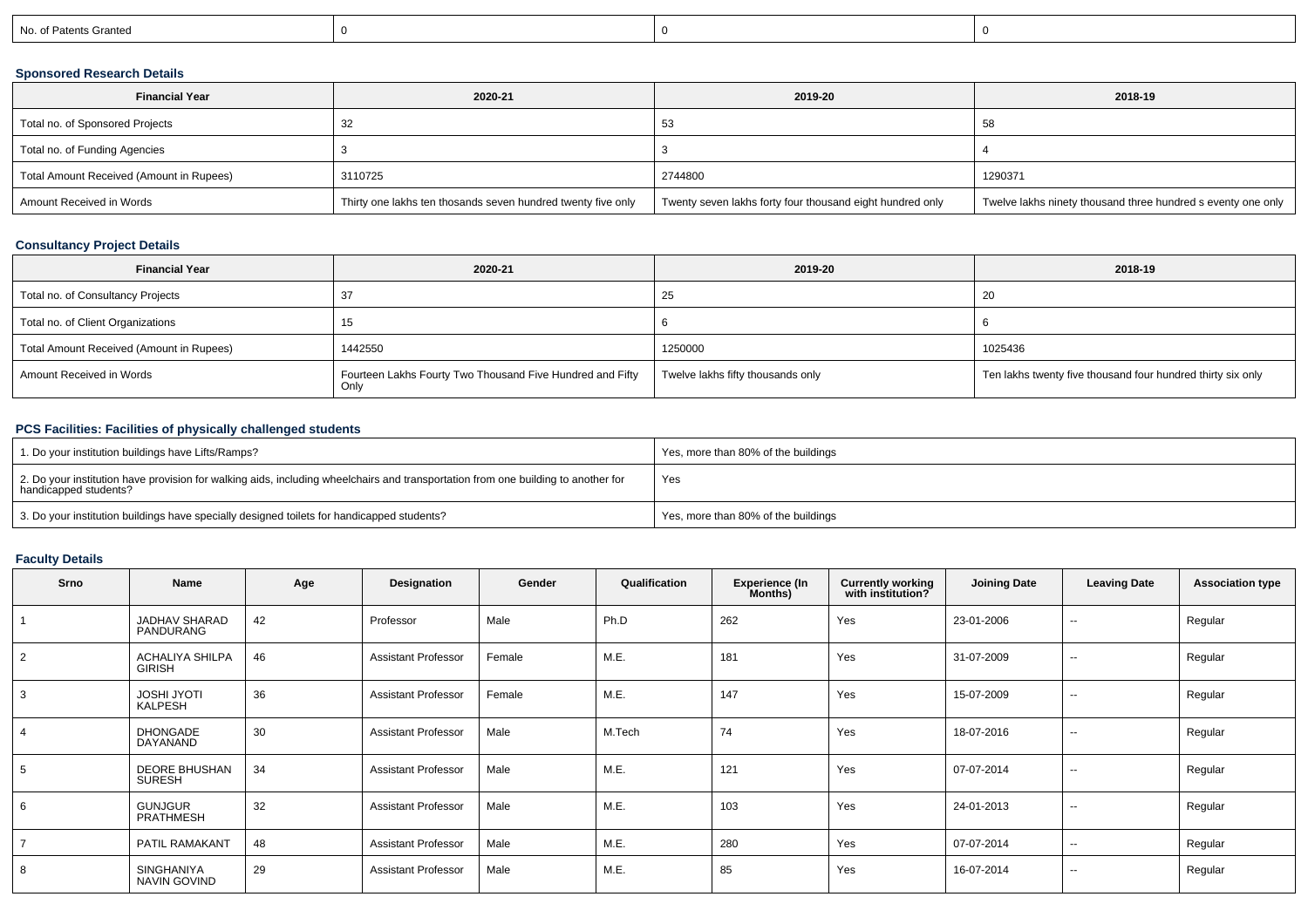| KOLTE SHILPA<br><b>GULABRAO</b>          | 44 | Associate Professor                                 | Female | M.E.    | 238 | Yes | 22-06-2016 | $\overline{\phantom{a}}$ | Regular |
|------------------------------------------|----|-----------------------------------------------------|--------|---------|-----|-----|------------|--------------------------|---------|
| <b>MORE SAKSHI</b><br><b>SWAPNIL</b>     | 35 | <b>Assistant Professor</b>                          | Female | M.E.    | 94  | Yes | 29-08-2011 | $\sim$                   | Regular |
| <b>GAIKWAD RAGINI</b><br><b>MITESH</b>   | 36 | <b>Assistant Professor</b>                          | Female | M.E.    | 158 | Yes | 16-07-2009 | $\sim$                   | Regular |
| <b>BHANGALE SHILPA</b><br><b>TUSHAR</b>  | 45 | <b>Assistant Professor</b>                          | Female | M. Phil | 262 | Yes | 10-07-2013 | $\sim$                   | Regular |
| DONGRE MANOJ<br><b>MAHADEO</b>           | 53 | Professor                                           | Male   | Ph.D    | 298 | Yes | 23-07-2007 | $\sim$                   | Regular |
| VYAWAHARE<br><b>VISHWESH ANANT</b>       | 46 | Professor                                           | Male   | Ph.D    | 190 | Yes | 17-06-2013 | $\overline{\phantom{a}}$ | Regular |
| <b>MANE SNEHA</b><br>RAVASAHEB           | 33 | <b>Assistant Professor</b>                          | Female | M.E.    | 109 | Yes | 15-07-2013 | $\sim$                   | Regular |
| VENGURLEKAR<br><b>JYOTI PRAKASH</b>      | 34 | <b>Assistant Professor</b>                          | Female | M.E.    | 106 | Yes | 29-07-2010 | $\sim$                   | Regular |
| <b>SAXENA HARSHA</b>                     | 30 | <b>Assistant Professor</b>                          | Female | M.Tech  | 94  | Yes | 01-07-2013 | $\overline{\phantom{a}}$ | Regular |
| <b>BIRAJDAR</b><br>GAJANAN<br>KARBASAPPA | 46 | Professor                                           | Male   | Ph.D    | 286 | Yes | 18-11-2016 | $\overline{\phantom{a}}$ | Regular |
| PADALKAR KUNAL<br><b>JOTIRAM</b>         | 32 | Associate Professor                                 | Male   | M.E.    | 107 | Yes | 15-07-2013 | $\overline{\phantom{a}}$ | Regular |
| <b>MOON KAPILA</b><br><b>MUNENDRA</b>    | 42 | <b>Assistant Professor</b>                          | Female | M.E.    | 142 | Yes | 25-07-2008 | $\sim$                   | Regular |
| <b>KADAM SUCHITA</b><br><b>KIRAN</b>     | 44 | <b>Assistant Professor</b>                          | Female | M.E.    | 70  | Yes | 06-02-2015 | $\overline{\phantom{a}}$ | Regular |
| <b>BHOPI SACHIN</b><br><b>KAILAS</b>     | 31 | <b>Assistant Professor</b>                          | Male   | M.E.    | 85  | Yes | 17-07-2014 | $\sim$                   | Regular |
| CHAVAN ASHWINI<br><b>MANDAR</b>          | 31 | <b>Assistant Professor</b>                          | Female | M.E.    | 109 | Yes | 16-08-2012 | $\overline{\phantom{a}}$ | Regular |
| <b>MALI SHITAL</b><br><b>SUNIL</b>       | 42 | Associate Professor                                 | Female | M.E.    | 214 | Yes | 09-07-2007 | $\overline{\phantom{a}}$ | Regular |
| SANAP VARSHA<br><b>KARBHARI</b>          | 30 | <b>Assistant Professor</b>                          | Female | M.E.    | 85  | No  | 18-07-2014 | 29-10-2021               | Regular |
| CHAVAN PALLAVI<br>VIJAY                  | 39 | Associate Professor                                 | Female | Ph.D    | 197 | Yes | 02-05-2017 | $\overline{\phantom{a}}$ | Regular |
| <b>BHAGWAT</b><br><b>SUMEDHA</b>         | 43 | <b>Assistant Professor</b>                          | Female | M.E.    | 124 | Yes | 03-02-2014 | $\overline{\phantom{a}}$ | Regular |
| PATIL MUKESH<br>DAMU                     | 48 | Dean / Principal /<br>Director / Vice<br>Chancellor | Male   | Ph.D    | 286 | Yes | 13-01-2005 | $\sim$                   | Regular |
| <b>TALWAI</b><br>POORNIMA DILIP          | 59 | Associate Professor                                 | Female | M.S     | 403 | Yes | 08-02-1988 | $\sim$                   | Regular |
| PATIL VISHVAS                            | 35 | <b>Assistant Professor</b>                          | Male   | M.Sc.   | 124 | Yes | 01-07-2015 | $\sim$                   | Regular |
| DIGEY BHAVESH<br><b>BHAGWAN</b>          | 32 | <b>Assistant Professor</b>                          | Male   | M.E.    | 118 | Yes | 12-09-2012 | ⊶.                       | Regular |
|                                          |    |                                                     |        |         |     |     |            |                          |         |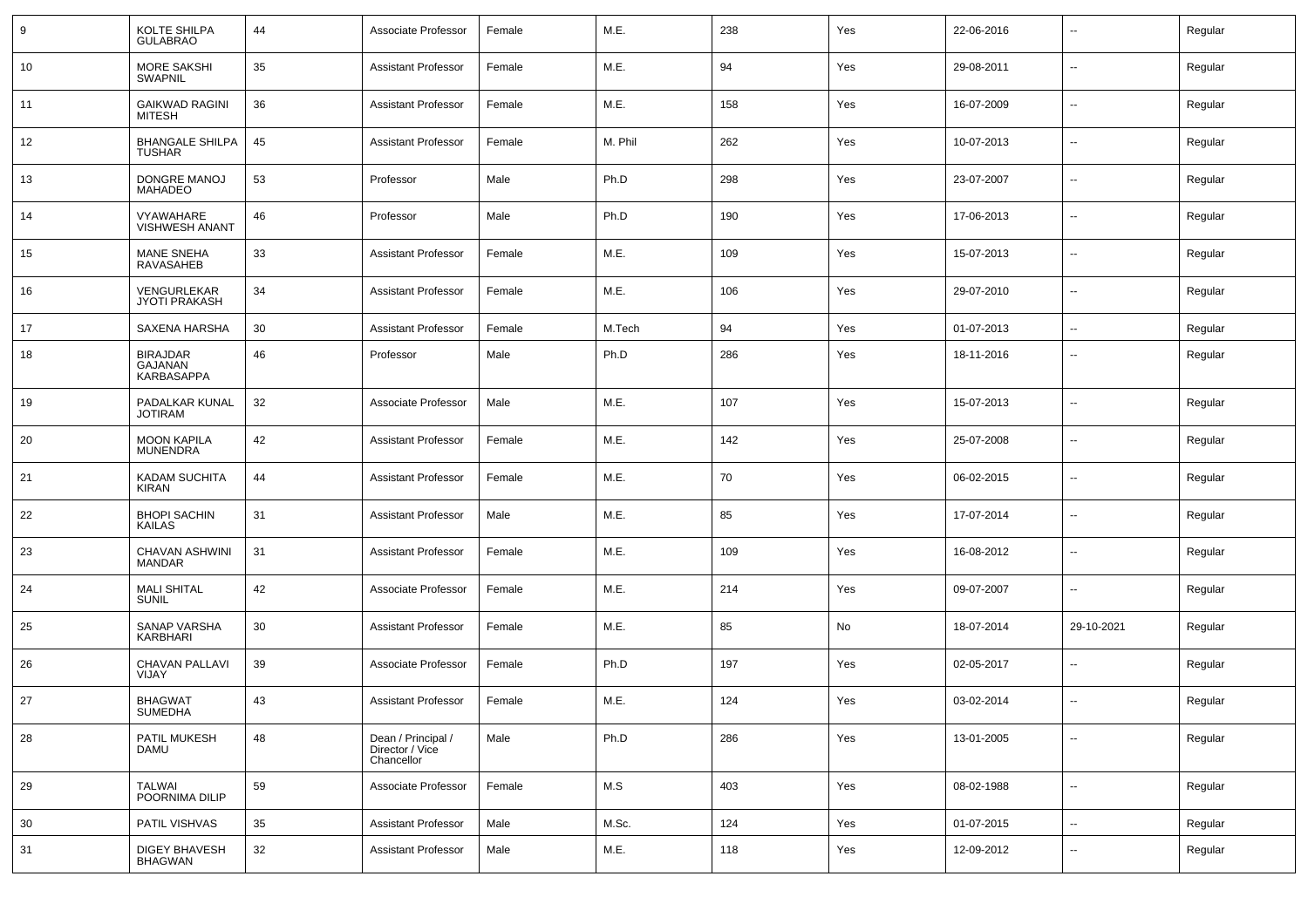| 32 | SHINDE SWAPNIL<br><b>RAMESH</b>             | 34 | <b>Assistant Professor</b> | Male   | M.E.                | 133 | Yes | 26-07-2010 | $\sim$                   | Regular |
|----|---------------------------------------------|----|----------------------------|--------|---------------------|-----|-----|------------|--------------------------|---------|
| 33 | CHAKOTE<br>SANJIVANI                        | 41 | Assistant Professor        | Female | M.Tech              | 190 | Yes | 16-06-2016 | $\overline{\phantom{a}}$ | Regular |
| 34 | <b>JOSHI ASHWINI</b><br><b>NITIN</b>        | 39 | Assistant Professor        | Female | M.E.                | 149 | Yes | 09-07-2007 | $\overline{\phantom{a}}$ | Regular |
| 35 | <b>JADHAV DIPTI</b><br><b>SHAILENDRA</b>    | 39 | Associate Professor        | Female | Ph.D                | 154 | Yes | 01-06-2006 | $\overline{\phantom{a}}$ | Regular |
| 36 | <b>INGALE GANESH</b><br><b>BALIRAM</b>      | 30 | Assistant Professor        | Male   | M.Tech              | 59  | Yes | 19-06-2017 | $\overline{\phantom{a}}$ | Regular |
| 37 | KHODKE<br><b>ARCHANA</b><br>MADHUKARRAO     | 43 | Assistant Professor        | Female | M.E.                | 194 | Yes | 21-07-2014 | $\overline{\phantom{a}}$ | Regular |
| 38 | <b>GARGI SAMEER</b><br>PHADKE               | 41 | Professor                  | Female | Ph.D                | 234 | Yes | 24-07-2006 | $\sim$                   | Regular |
| 39 | <b>GULWANI RESHMA</b><br>RAMESHLAL          | 38 | <b>Assistant Professor</b> | Female | Ph.D                | 193 | Yes | 26-07-2005 | $\sim$                   | Regular |
| 40 | PAKHARE ABHAY<br><b>ASHOKRAO</b>            | 36 | <b>Assistant Professor</b> | Male   | M.Tech              | 104 | Yes | 14-07-2016 | $\sim$                   | Regular |
| 41 | CHUDIWAL ROHIT<br><b>MAHAVIR</b>            | 29 | <b>Assistant Professor</b> | Male   | M.Tech              | 61  | Yes | 19-07-2017 | $\overline{\phantom{a}}$ | Regular |
| 42 | NAIK ASHWINI<br><b>PRALHAD</b>              | 45 | Professor                  | Female | Ph.D                | 216 | Yes | 28-08-2003 | $\sim$                   | Regular |
| 43 | JAWALE MANSI B                              | 29 | Assistant Professor        | Female | M.A                 | 86  | Yes | 15-07-2014 | $\overline{\phantom{a}}$ | Regular |
| 44 | KADAM VIVEK<br>SAHEBRAO                     | 32 | Assistant Professor        | Male   | M.E.                | 116 | Yes | 22-08-2012 | $\overline{\phantom{a}}$ | Regular |
| 45 | <b>MANE VANITA</b><br><b>MANIKRAO</b>       | 42 | Associate Professor        | Female | Ph.D                | 228 | Yes | 03-01-2005 | $\overline{\phantom{a}}$ | Regular |
| 46 | <b>TRIVEDI</b><br><b>PRASIDDH</b>           | 40 | Associate Professor        | Male   | Ph.D                | 138 | Yes | 12-12-2017 | $\overline{\phantom{a}}$ | Regular |
| 47 | DAKHANE<br>DHANANJAY<br><b>MANOHAR</b>      | 49 | Professor                  | Male   | Ph.D                | 300 | Yes | 19-07-2018 | $\overline{\phantom{a}}$ | Regular |
| 48 | <b>SUMITRATV</b>                            | 37 | <b>Assistant Professor</b> | Female | M.Tech              | 136 | Yes | 16-03-2015 | $\overline{\phantom{a}}$ | Regular |
| 49 | MALI<br><b>SANDIPKUMAR</b><br><b>DINKAR</b> | 43 | <b>Assistant Professor</b> | Male   | M.Sc.(Biochemistry) | 196 | Yes | 10-07-2013 | $\sim$                   | Regular |
| 50 | JADHAV SANGRAM   33<br>RAMCHANDRA           |    | Assistant Professor        | Male   | M.E.                | 94  | Yes | 01-08-2013 |                          | Regular |
| 51 | RAGHA LEENA<br>RAMAPPA                      | 52 | Professor                  | Female | Ph.D                | 360 | Yes | 11-11-1992 | $\sim$                   | Regular |
| 52 | GAIKWAD<br><b>NAVNATH</b><br><b>DAMODAR</b> | 38 | <b>Assistant Professor</b> | Male   | M.Sc(Phy)           | 166 | Yes | 22-07-2013 | $\overline{\phantom{a}}$ | Regular |
| 53 | PURI DIGAMBAR<br>VITTHALBUWA                | 30 | <b>Assistant Professor</b> | Male   | M.Tech              | 74  | Yes | 07-07-2015 | $\overline{\phantom{a}}$ | Regular |
| 54 | PATIL VIJAY BHIKA                           | 36 | Associate Professor        | Male   | Ph.D                | 156 | Yes | 14-08-2012 | $\overline{\phantom{a}}$ | Regular |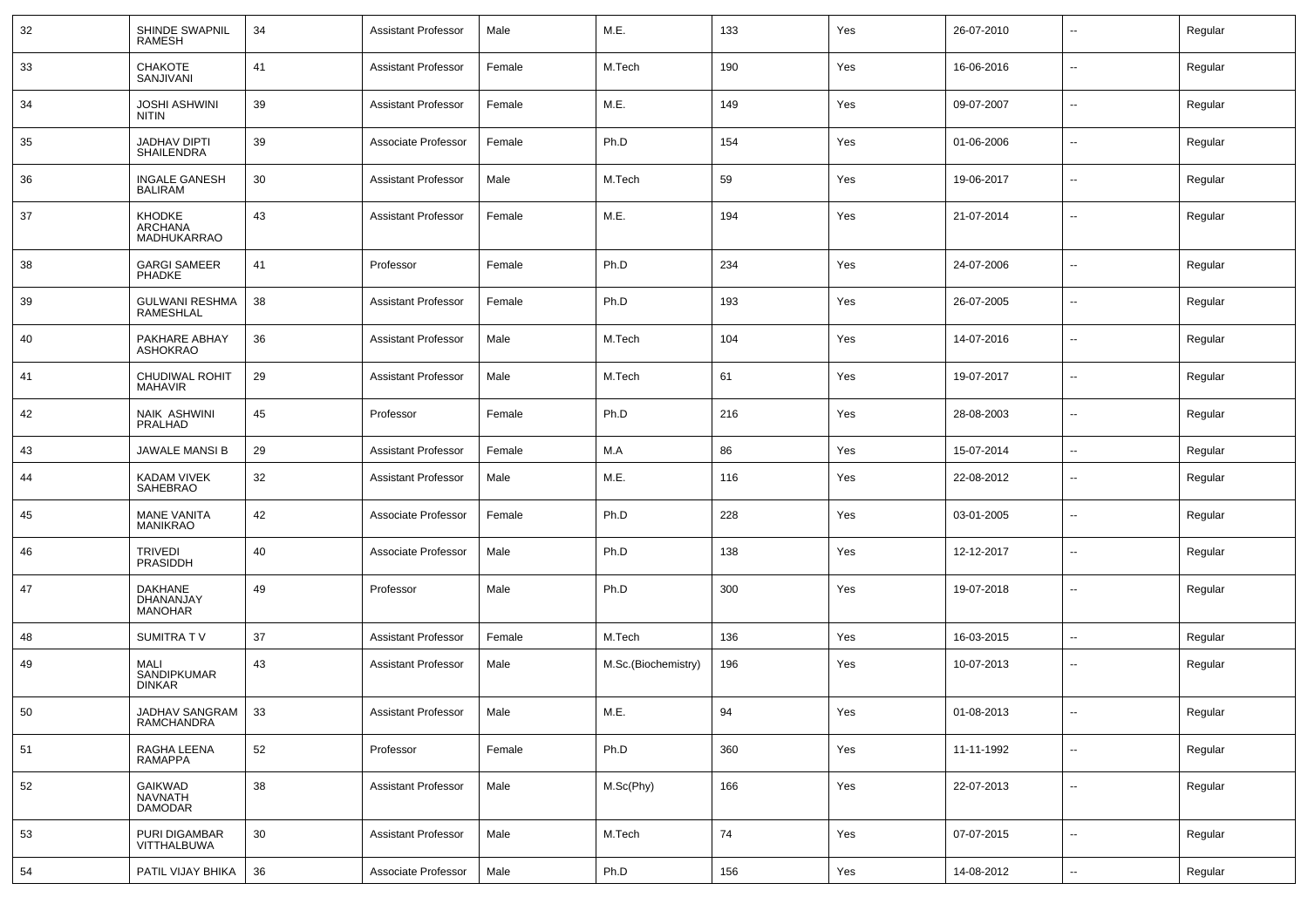| 55 | <b>CHITTE PALLAVI</b>                                 | 34     | <b>Assistant Professor</b> | Female | M.E.   | 100 | Yes | 11-08-2014 | $\sim$                   | Regular |
|----|-------------------------------------------------------|--------|----------------------------|--------|--------|-----|-----|------------|--------------------------|---------|
| 56 | <b>BHARNE SMITA</b><br><b>DINESH</b>                  | 39     | <b>Assistant Professor</b> | Female | M.Tech | 202 | Yes | 13-09-2012 | --                       | Regular |
| 57 | SANGLE SANDEEP<br>B                                   | 30     | <b>Assistant Professor</b> | Male   | M.E.   | 91  | Yes | 23-07-2014 | --                       | Regular |
| 58 | <b>PICHHODE</b><br><b>KHUSHBOO</b>                    | 31     | <b>Assistant Professor</b> | Female | M.E.   | 97  | No  | 16-07-2014 | 29-06-2021               | Regular |
| 59 | <b>JADHAV</b><br>PRASHANT P                           | 36     | <b>Assistant Professor</b> | Male   | M.E.   | 156 | Yes | 09-07-2013 | --                       | Regular |
| 60 | DERE PRAJAKTA<br>PRAVIN                               | 50     | Associate Professor        | Female | Ph.D   | 278 | Yes | 19-07-2007 | $\overline{\phantom{a}}$ | Regular |
| 61 | <b>GARG BHAWANA</b><br>ANURAG                         | 45     | Associate Professor        | Female | Ph.D   | 205 | Yes | 13-07-2015 | --                       | Regular |
| 62 | <b>DASRE</b><br>NARENDRAKUMAR<br><b>RAMCHANDRA</b>    | 40     | Professor                  | Male   | Ph.D   | 216 | Yes | 23-07-2007 | $\overline{\phantom{a}}$ | Regular |
| 63 | <b>BORKHADE GAURI</b><br><b>PANDIT</b>                | 34     | Assistant Professor        | Female | Ph.D   | 154 | No  | 19-06-2017 | 31-05-2021               | Regular |
| 64 | <b>CHOUDHURY</b><br>SOMDOTTA ROY                      | 39     | Associate Professor        | Female | Ph.D   | 130 | Yes | 14-03-2017 | $\sim$                   | Regular |
| 65 | <b>DHOBALE SANDIP</b><br><b>BHIMASHANKAR</b>          | 37     | Associate Professor        | Male   | Ph.D   | 170 | Yes | 18-04-2016 | $\sim$                   | Regular |
| 66 | <b>AGARWAL</b><br><b>SHIVANGI</b><br><b>SATYENDRA</b> | 39     | Associate Professor        | Female | Ph.D   | 180 | Yes | 04-12-2017 | $\sim$                   | Regular |
| 67 | GAWANDE<br>JAYANAND<br>PRALHADRAO                     | 43     | Professor                  | Male   | Ph.D   | 228 | Yes | 09-02-2018 | --                       | Regular |
| 68 | <b>VIVEK KUMAR</b><br><b>SINGH</b>                    | 35     | <b>Assistant Professor</b> | Male   | Ph.D   | 84  | No  | 06-03-2018 | 12-04-2021               | Regular |
| 69 | <b>VIDHATE AMAR</b><br>VASANTRAO                      | 47     | Professor                  | Male   | Ph.D   | 298 | Yes | 17-08-2007 | $\overline{\phantom{a}}$ | Regular |
| 70 | <b>PETKAR</b><br><b>SHARMILA</b><br><b>JITENDRA</b>   | 56     | Professor                  | Female | Ph.D   | 370 | Yes | 18-07-1988 | --                       | Regular |
| 71 | KULKARNI<br>SHIRISH SHANKAR                           | 54     | Professor                  | Male   | Ph.D   | 376 | Yes | 20-08-2002 | --                       | Regular |
| 72 | PALCHAUDHARI<br><b>ARPITA</b>                         | 54     | Professor                  | Female | Ph.D   | 286 | Yes | 01-02-2003 | $\overline{\phantom{a}}$ | Regular |
| 73 | NAMRATA SINGH                                         | 36     | <b>Assistant Professor</b> | Female | Ph.D   | 47  | Yes | 18-07-2017 | $\sim$                   | Regular |
| 74 | NAGARE MUKUND<br>BHAUSAHEB                            | 31     | <b>Assistant Professor</b> | Male   | Ph.D   | 52  | Yes | 01-06-2017 | $\sim$                   | Regular |
| 75 | GAIKWAD<br>CHANDRAKANT<br>JAGANNATH                   | 48     | Professor                  | Male   | Ph.D   | 217 | Yes | 10-08-2015 | $\overline{\phantom{a}}$ | Regular |
| 76 | PRITAM WANI                                           | 39     | Associate Professor        | Female | Ph.D   | 176 | Yes | 01-08-2013 | $\sim$                   | Regular |
| 77 | <b>AMIT KAILASH</b><br><b>BARVE</b>                   | $35\,$ | Associate Professor        | Male   | Ph.D   | 156 | No  | 16-02-2018 | 10-12-2020               | Regular |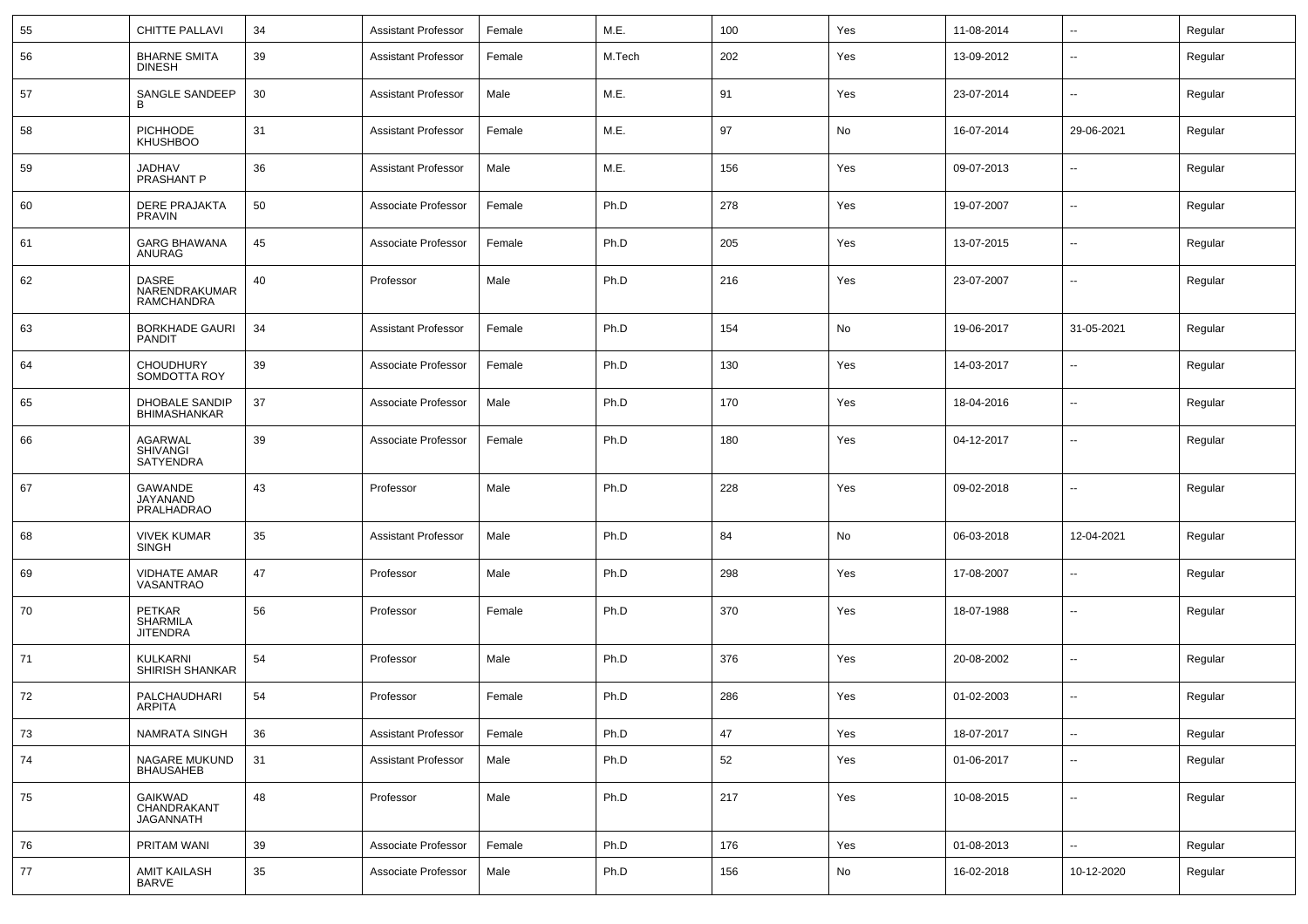| 78  | <b>MURALI</b><br>PARAMESWARAN                 | 40 | Professor                  | Male   | Ph.D   | 168 | No  | 04-06-2018 | 09-07-2021               | Regular |
|-----|-----------------------------------------------|----|----------------------------|--------|--------|-----|-----|------------|--------------------------|---------|
| 79  | <b>MARATHE NILESH</b><br><b>RATNAKAR</b>      | 42 | Associate Professor        | Male   | M.E.   | 238 | No  | 07-02-2008 | 26-03-2021               | Regular |
| 80  | PATIL HEMLATA<br>CHANDRASHEKHA<br>R           | 48 | Associate Professor        | Female | Ph.D   | 220 | No  | 03-08-2012 | 30-04-2021               | Regular |
| 81  | SIULI DAS                                     | 51 | Professor                  | Female | Ph.D   | 272 | Yes | 01-07-2013 | $\overline{\phantom{a}}$ | Regular |
| 82  | <b>JADHAV ASHISH</b><br>NARENDRA              | 54 | Professor                  | Male   | Ph.D   | 386 | Yes | 05-07-2016 | $\overline{\phantom{a}}$ | Regular |
| 83  | <b>BHOSALE SAVITA</b>                         | 51 | Professor                  | Female | Ph.D   | 274 | Yes | 11-04-2016 | $\sim$                   | Regular |
| 84  | Saxena Ayush                                  | 36 | Associate Professor        | Male   | Ph.D   | 118 | Yes | 12-07-2016 | --                       | Regular |
| 85  | MAGARE DHIRAJ<br><b>BRIJLAL</b>               | 40 | Associate Professor        | Male   | Ph.D   | 182 | Yes | 22-11-2017 | $\overline{\phantom{a}}$ | Regular |
| 86  | <b>BHARTI ANURAG</b><br><b>JOSHI</b>          | 51 | Professor                  | Female | Ph.D   | 336 | Yes | 01-03-2018 | $\overline{\phantom{a}}$ | Regular |
| 87  | <b>SANGITA</b><br><b>SANTOSH</b><br>CHAUDHARI | 44 | Professor                  | Female | Ph.D   | 240 | Yes | 01-01-2019 | $\overline{\phantom{a}}$ | Regular |
| 88  | NARAWADE<br><b>VAIBHAV EKNATH</b>             | 43 | Professor                  | Male   | Ph.D   | 228 | Yes | 03-01-2019 | --                       | Regular |
| 89  | YOGITA DHANRAJ<br><b>MISTRY</b>               | 42 | Associate Professor        | Female | Ph.D   | 222 | Yes | 17-12-2018 | $\overline{a}$           | Regular |
| 90  | <b>BORKAR GAUTAM</b><br><b>MURLIDHAR</b>      | 43 | Associate Professor        | Male   | Ph.D   | 204 | Yes | 19-12-2018 | --                       | Regular |
| 91  | SHARMA NEERAJ<br><b>KUMAR</b>                 | 38 | Professor                  | Male   | Ph.D   | 36  | No  | 27-06-2017 | 24-04-2020               | Regular |
| 92  | <b>GAJRAJ SINGH</b>                           | 31 | <b>Assistant Professor</b> | Male   | M.Tech | 85  | Yes | 16-07-2014 | --                       | Regular |
| 93  | <b>TARLEKAR SONALI</b><br>VIJAYKUMAR          | 36 | <b>Assistant Professor</b> | Female | M.E.   | 160 | No  | 15-07-2013 | 03-12-2021               | Regular |
| 94  | <b>MUMBAIKAR</b><br>SNEHAL JAYARAM            | 32 | <b>Assistant Professor</b> | Female | M.E.   | 104 | Yes | 07-01-2013 | $\overline{\phantom{a}}$ | Regular |
| 95  | <b>MAKTUM</b><br><b>TABASSUM ALTAF</b>        | 38 | Associate Professor        | Female | M.E.   | 181 | Yes | 03-05-2017 | --                       | Regular |
| 96  | <b>AGARKAR TRUPTI</b><br>PARAG                | 44 | Associate Professor        | Female | M.E.   | 258 | Yes | 01-02-2001 | $\sim$                   | Regular |
| 97  | PATIL DIPTEE<br><b>SUBHASH</b>                | 36 | Assistant Professor        | Female | M.E.   | 166 | Yes | 17-07-2009 | $\overline{\phantom{a}}$ | Regular |
| 98  | <b>SENATHI ANITA</b>                          | 49 | <b>Assistant Professor</b> | Female | M.E.   | 190 | Yes | 26-07-2010 | $\overline{\phantom{a}}$ | Regular |
| 99  | CHINTAWAR<br>AMRUTA NILESH                    | 41 | <b>Assistant Professor</b> | Female | M.E.   | 214 | Yes | 01-08-2003 | $\sim$                   | Regular |
| 100 | PATIL NILAM<br>SANGRAM                        | 37 | <b>Assistant Professor</b> | Female | M.E.   | 106 | Yes | 29-08-2011 | $\sim$                   | Regular |
| 101 | RAJPUT<br>JASWANTSING<br>LAXMANSING           | 49 | <b>Assistant Professor</b> | Male   | M.E.   | 325 | Yes | 17-06-2015 | $\overline{\phantom{a}}$ | Regular |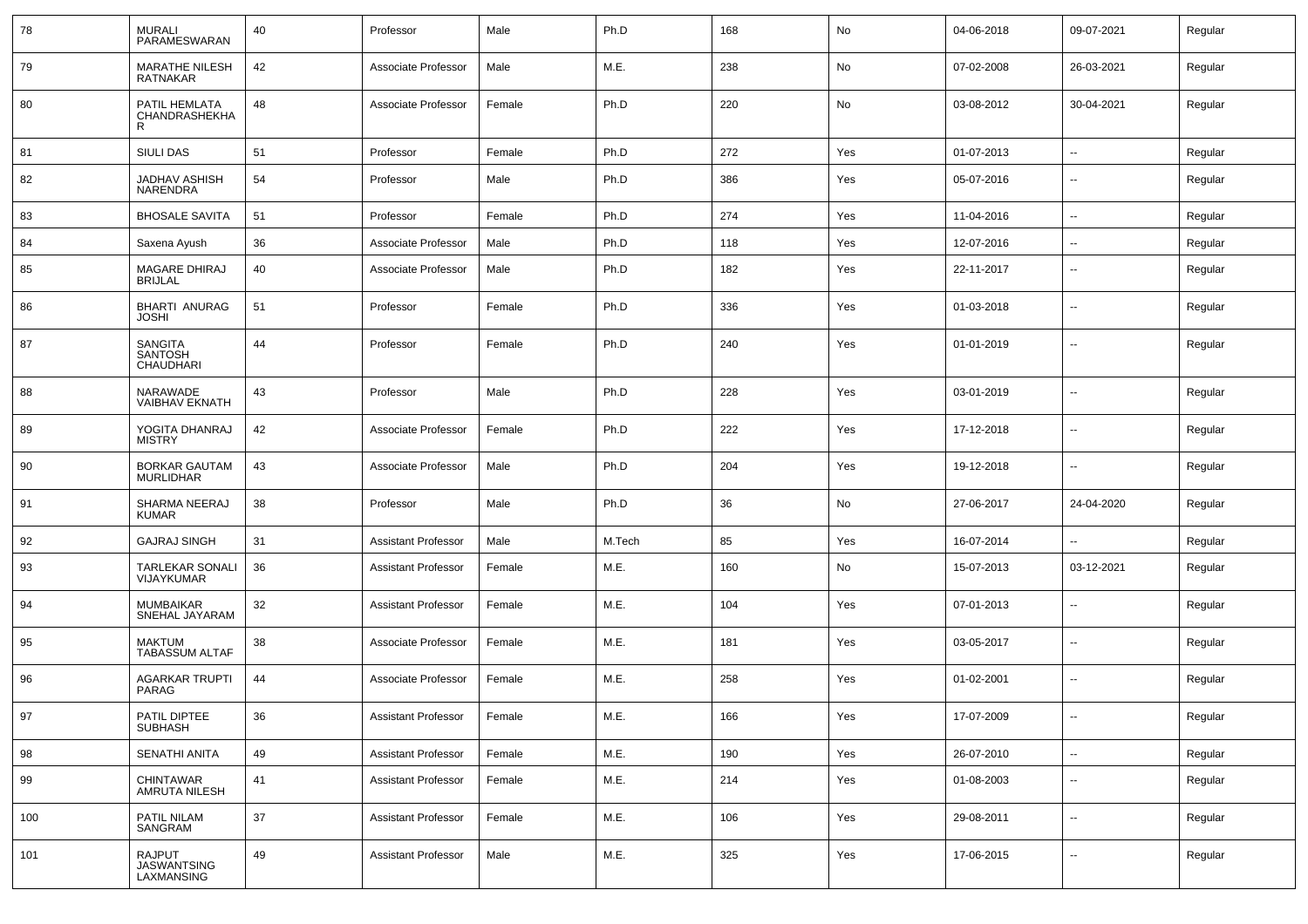| 102 | <b>DONGRE NILIMA</b><br><b>MANOJ</b>                 | 45 | <b>Assistant Professor</b> | Female | M.E.                | 286 | Yes | 09-01-2008 | $\overline{\phantom{a}}$ | Regular |
|-----|------------------------------------------------------|----|----------------------------|--------|---------------------|-----|-----|------------|--------------------------|---------|
| 103 | <b>BHANGALE</b><br><b>TUSHAR</b><br><b>KASHINATH</b> | 51 | <b>Assistant Professor</b> | Male   | M.Sc.               | 310 | Yes | 16-07-2010 | $\overline{\phantom{a}}$ | Regular |
| 104 | <b>JOSHUA STHUTHI</b><br><b>RACHEL</b>               | 33 | <b>Assistant Professor</b> | Female | M.Tech              | 98  | Yes | 09-07-2014 | $\mathbf{u}$             | Regular |
| 105 | <b>SOLANKI SNEHA</b><br><b>SANKET</b>                | 31 | <b>Assistant Professor</b> | Female | M.Tech              | 99  | Yes | 07-07-2014 | $\mathbf{u}$             | Regular |
| 106 | PATIL SHIVAJI<br><b>MAHADEV</b>                      | 59 | Associate Professor        | Male   | M.Sc.               | 442 | Yes | 13-08-1984 | $\overline{\phantom{a}}$ | Regular |
| 107 | <b>KAUR PREET</b><br><b>CHANDAN</b>                  | 32 | <b>Assistant Professor</b> | Female | M.E.                | 79  | Yes | 17-06-2015 | $\overline{\phantom{a}}$ | Regular |
| 108 | <b>BHOSALE</b><br>DHANASHRI A                        | 32 | <b>Assistant Professor</b> | Female | M.E.                | 83  | Yes | 02-09-2014 | $\overline{\phantom{a}}$ | Regular |
| 109 | <b>MUKTA MANIK</b>                                   | 56 | <b>Assistant Professor</b> | Female | M.Sc(Phy)           | 345 | Yes | 02-12-1992 | $\mathbf{u}$             | Regular |
| 110 | RAJIGARE<br>SHARAD<br><b>SHAMRAO</b>                 | 37 | <b>Assistant Professor</b> | Male   | M.E.                | 156 | Yes | 04-07-2016 | $\mathbf{u}$             | Regular |
| 111 | <b>KHALANE VIVEK</b>                                 | 40 | Associate Professor        | Male   | M.E.                | 191 | Yes | 15-07-2013 | $\mathbf{u}$             | Regular |
| 112 | PULGAM NAMITA<br><b>DAMODAR</b>                      | 37 | <b>Assistant Professor</b> | Female | M.E.                | 188 | Yes | 23-12-2005 | $\sim$                   | Regular |
| 113 | <b>BAGADE AMIT</b><br><b>ANAND</b>                   | 37 | <b>Assistant Professor</b> | Male   | M.Tech              | 110 | No  | 14-03-2016 | 29-10-2021               | Regular |
| 114 | <b>KADAM SUJATA</b><br><b>VINOD</b>                  | 43 | Associate Professor        | Female | M.Tech              | 178 | Yes | 24-07-2006 | $\sim$                   | Regular |
| 115 | <b>LABDE SHUSHIL</b><br><b>MADHUKARRAO</b>           | 50 | <b>Assistant Professor</b> | Male   | M.E.                | 262 | No  | 06-10-1997 | 01-05-2021               | Regular |
| 116 | <b>GHORPADE</b><br><b>TUSHAR</b><br><b>HINDURAO</b>  | 42 | <b>Assistant Professor</b> | Male   | M.E.                | 206 | Yes | 18-01-2008 | $\overline{\phantom{a}}$ | Regular |
| 117 | <b>INGLE SAGUNA</b><br><b>KAILAS</b>                 | 38 | <b>Assistant Professor</b> | Female | M.E.                | 101 | Yes | 14-03-2016 | $\mathbf{u}$             | Regular |
| 118 | <b>AGME RUPALI</b><br>NARENDRA                       | 34 | <b>Assistant Professor</b> | Female | M.Sc.(Biochemistry) | 108 | Yes | 16-08-2012 | $\overline{\phantom{a}}$ | Regular |
| 119 | CHHABRIA ADITI<br><b>SUNIL</b>                       | 37 | <b>Assistant Professor</b> | Female | Ph.D                | 188 | Yes | 02-07-2007 | $\mathbf{u}$             | Regular |
| 120 | LUTHRA ANITA                                         | 37 | Assistant Professor        | Female | M. Phil             | 156 | Yes | 01-08-2011 |                          | Regular |
| 121 | PATHAK PRASAD<br>ARVIND                              | 45 | <b>Assistant Professor</b> | Male   | M.E.                | 214 | Yes | 26-12-2007 | $\sim$                   | Regular |
| 122 | MAHANTA<br>DEBAJANI                                  | 39 | <b>Assistant Professor</b> | Female | M.Tech              | 156 | Yes | 07-07-2014 | $\sim$                   | Regular |
| 123 | LALE AJINKYA P                                       | 44 | <b>Assistant Professor</b> | Male   | M.E.                | 142 | Yes | 07-01-2013 | $\sim$                   | Regular |
| 124 | DAHAKE VIJAY<br>RAMKRISHNA                           | 47 | Associate Professor        | Male   | M.E.                | 282 | Yes | 11-01-2005 | $\overline{\phantom{a}}$ | Regular |
| 125 | VAKHARE PUJA<br><b>SURESH</b>                        | 33 | <b>Assistant Professor</b> | Female | M.E.                | 135 | Yes | 17-07-2014 | $\overline{\phantom{a}}$ | Regular |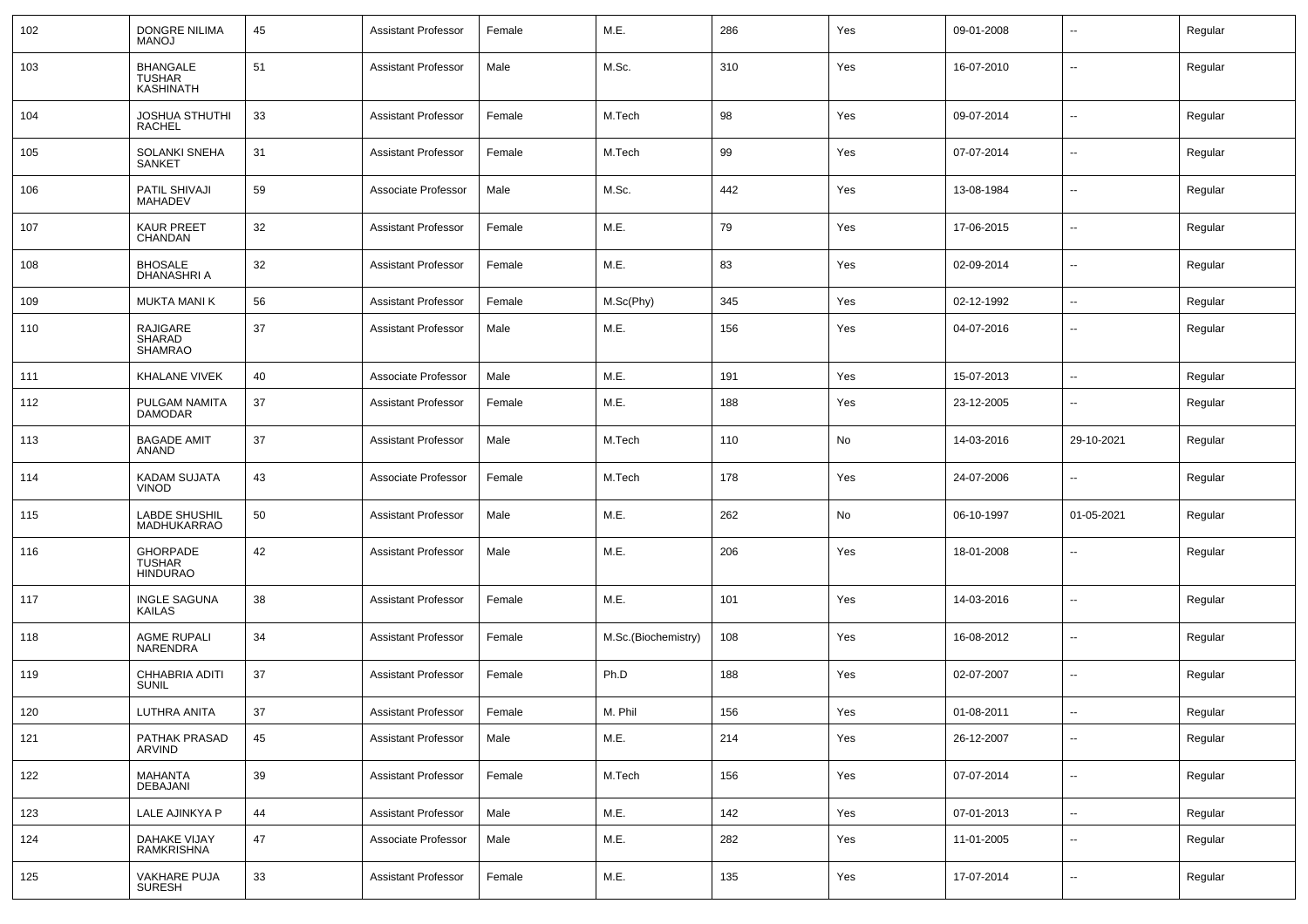| 126 | <b>MENDGUDLE</b><br><b>SUJATA</b><br><b>DHANAPPA</b> | 46 | Associate Professor        | Female | M.Tech           | 178 | No  | 24-07-2006 | 15-06-2021               | Regular |
|-----|------------------------------------------------------|----|----------------------------|--------|------------------|-----|-----|------------|--------------------------|---------|
| 127 | KACHARE<br>PRAMOD<br>HARIBHAU                        | 30 | <b>Assistant Professor</b> | Male   | M.Tech           | 86  | Yes | 07-07-2015 | $\overline{\phantom{a}}$ | Regular |
| 128 | <b>TALOKAR SANJAY</b><br><b>DEVIDAS</b>              | 50 | <b>Assistant Professor</b> | Male   | M.E.             | 310 | Yes | 08-08-2012 | $\overline{\phantom{a}}$ | Regular |
| 129 | TANDALE<br><b>SOMNATH</b>                            | 35 | <b>Assistant Professor</b> | Male   | M.E.             | 128 | Yes | 04-04-2016 | $\overline{\phantom{a}}$ | Regular |
| 130 | <b>DHUMAL RASHMI</b><br>AMOL                         | 40 | Associate Professor        | Female | M.E.             | 217 | Yes | 03-05-2017 | $\overline{\phantom{a}}$ | Regular |
| 131 | RATHI KIRTI A                                        | 49 | <b>Assistant Professor</b> | Female | M.E.             | 286 | Yes | 01-02-2003 | $\overline{\phantom{a}}$ | Regular |
| 132 | <b>JADHAV VAISHALI</b><br><b>SATISH</b>              | 49 | Associate Professor        | Female | M.E.             | 190 | Yes | 13-07-2007 | $\overline{\phantom{a}}$ | Regular |
| 133 | <b>KANEKAR</b><br><b>KRUPALI</b><br>DEVENDRA         | 35 | Assistant Professor        | Female | M.E.             | 150 | Yes | 29-07-2010 | $\overline{\phantom{a}}$ | Regular |
| 134 | PATIL PARAG RAM                                      | 31 | <b>Assistant Professor</b> | Male   | M.E.             | 61  | Yes | 12-07-2016 | $\overline{\phantom{a}}$ | Regular |
| 135 | <b>ASHTEKAR</b><br>SHWETA<br>SATYAJEET               | 46 | Assistant Professor        | Female | M.E.             | 214 | Yes | 28-08-2003 | $\overline{\phantom{a}}$ | Regular |
| 136 | <b>FAKIR KAUSAR</b><br><b>MUSTAK</b>                 | 40 | <b>Assistant Professor</b> | Female | M.E.             | 194 | Yes | 11-07-2005 | $\overline{\phantom{a}}$ | Regular |
| 137 | <b>MURTUZA</b><br>NULLWALA                           | 29 | <b>Assistant Professor</b> | Male   | MSc(Mathematics) | 71  | Yes | 23-09-2015 | $\overline{\phantom{a}}$ | Regular |
| 138 | SHEDGE<br>RAJASHREE AMIT                             | 40 | Associate Professor        | Female | M.E.             | 198 | Yes | 01-01-2008 | $\overline{\phantom{a}}$ | Regular |
| 139 | PAWAR SUSHANT<br><b>NANDKUMAR</b>                    | 32 | <b>Assistant Professor</b> | Male   | Ph.D             | 63  | Yes | 01-06-2017 | $\overline{\phantom{a}}$ | Regular |
| 140 | <b>BHURAN SUPRIYA</b><br>YOGESH                      | 39 | <b>Assistant Professor</b> | Female | M.E.             | 216 | Yes | 21-04-2016 | $\overline{\phantom{a}}$ | Regular |
| 141 | <b>NENWANI</b><br><b>KAMLESH</b><br>LEKHRAJ          | 34 | <b>Assistant Professor</b> | Male   | M.E.             | 107 | No  | 01-08-2014 | 15-11-2021               | Regular |
| 142 | RANE VILAS<br>JANARDAN                               | 34 | <b>Assistant Professor</b> | Male   | MSc(Mathematics) | 130 | Yes | 03-02-2011 | --                       | Regular |
| 143 | <b>KADAM PRATIK</b><br>JAYRATNA                      | 28 | <b>Assistant Professor</b> | Male   | M.Tech           | 62  | No  | 12-07-2016 | 17-06-2021               | Regular |
| 144 | PATIL SHITAL<br><b>NILESH</b>                        | 38 | Associate Professor        | Female | M.E.             | 180 | Yes | 26-09-2008 | $\overline{\phantom{a}}$ | Regular |
| 145 | AHIR SHEETAL<br>AKHILESH                             | 44 | <b>Assistant Professor</b> | Female | M.E.             | 214 | Yes | 06-01-2008 | Ξ.                       | Regular |
| 146 | PATIL VRISHALI<br><b>MANSINGH</b>                    | 41 | <b>Assistant Professor</b> | Female | M.E.             | 144 | Yes | 14-09-2009 | $\sim$                   | Regular |
| 147 | <b>GHATE</b><br>SHUBHANGI<br>NARAYANRAO              | 42 | <b>Assistant Professor</b> | Female | M.E.             | 202 | Yes | 29-07-2008 | $\overline{\phantom{a}}$ | Regular |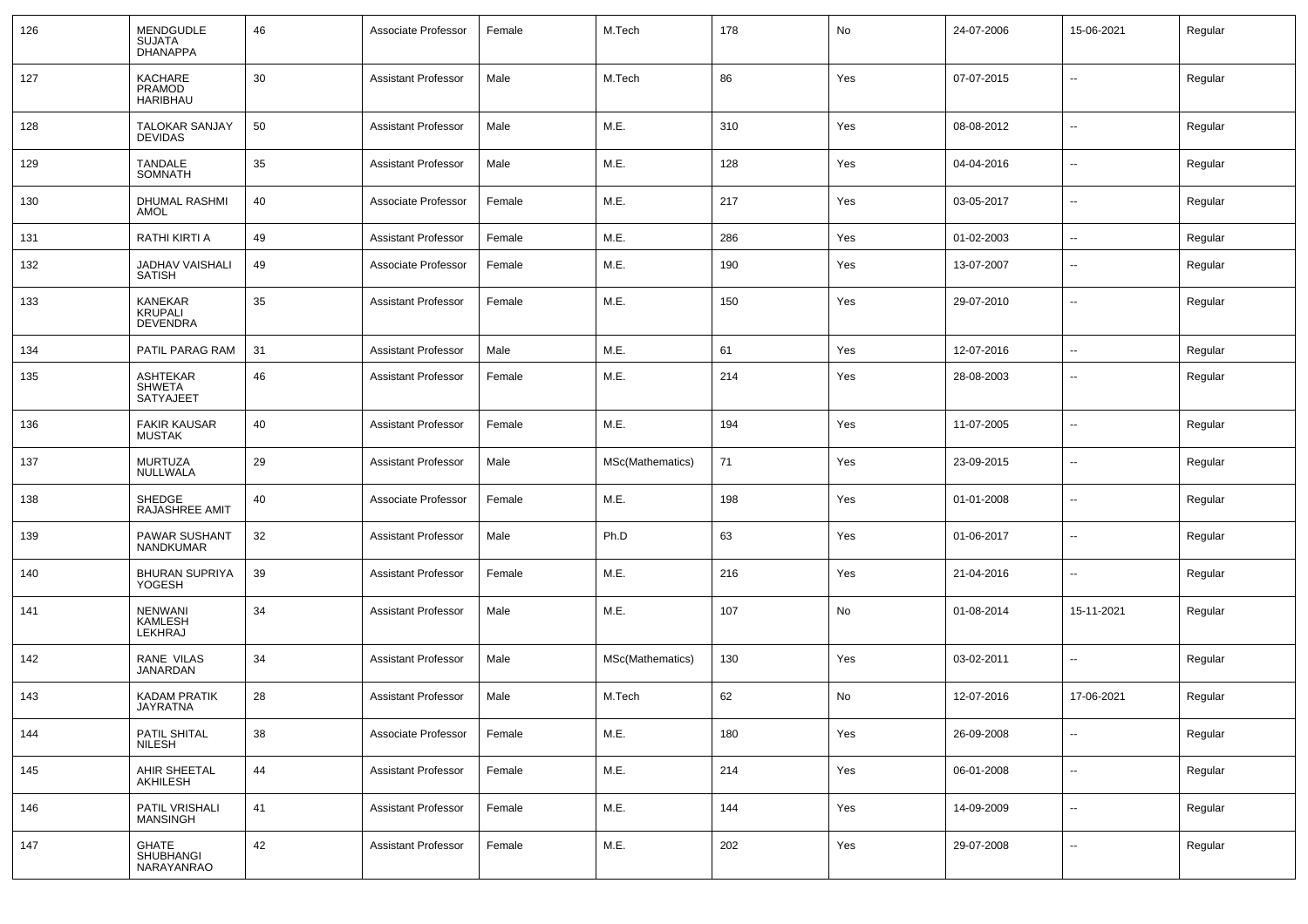| 148 | <b>GODE RAVINDRA</b><br>CHANDRABHANJI    | 45 | <b>Assistant Professor</b> | Male   | M.E.   | 274 | Yes | 18-01-2013 | $\overline{\phantom{a}}$ | Regular |
|-----|------------------------------------------|----|----------------------------|--------|--------|-----|-----|------------|--------------------------|---------|
| 149 | OAK SUJATA ATUL                          | 44 | <b>Assistant Professor</b> | Female | M.E.   | 166 | Yes | 16-01-2017 | ⊷.                       | Regular |
| 150 | SARDA EKTA                               | 36 | <b>Assistant Professor</b> | Female | M.Tech | 156 | Yes | 06-01-2014 | $\overline{\phantom{a}}$ | Regular |
| 151 | <b>SMITHA</b><br><b>RAVEENDRAN</b>       | 41 | <b>Assistant Professor</b> | Female | M.E.   | 228 | Yes | 19-08-2002 | --                       | Regular |
| 152 | <b>MULE PRIYA</b><br>CHETAN              | 41 | <b>Assistant Professor</b> | Female | M.E.   | 150 | Yes | 15-07-2013 | $\overline{\phantom{a}}$ | Regular |
| 153 | <b>BIRADAR</b><br><b>HEMLATA GOVIND</b>  | 41 | <b>Assistant Professor</b> | Female | M.E.   | 184 | Yes | 21-07-2008 | $\overline{\phantom{a}}$ | Regular |
| 154 | PATIL ANITA RAM                          | 36 | <b>Assistant Professor</b> | Female | M.E.   | 106 | Yes | 12-08-2013 | $\overline{\phantom{a}}$ | Regular |
| 155 | RAJPUT<br>GAJENDRASINGH                  | 41 | <b>Assistant Professor</b> | Male   | M.E.   | 170 | Yes | 26-07-2010 | -−                       | Regular |
| 156 | SONAWANE<br><b>JITENDRA</b><br>PRAMOD    | 31 | <b>Assistant Professor</b> | Male   | M.E.   | 109 | Yes | 16-08-2012 | --                       | Regular |
| 157 | PATIL ANUP<br>ASHOK                      | 30 | <b>Assistant Professor</b> | Male   | M.E.   | 64  | Yes | 27-04-2016 | $\overline{\phantom{a}}$ | Regular |
| 158 | <b>BANERJEE SOUMI</b>                    | 38 | <b>Assistant Professor</b> | Female | M.Tech | 156 | Yes | 02-01-2014 | $\overline{a}$           | Regular |
| 159 | <b>CHAVAN NITIN</b>                      | 32 | <b>Assistant Professor</b> | Male   | M.E.   | 121 | Yes | 18-04-2016 | --                       | Regular |
| 160 | SAKSHI KOGTA                             | 32 | <b>Assistant Professor</b> | Female | M.Tech | 119 | Yes | 07-07-2014 | $\overline{\phantom{a}}$ | Regular |
| 161 | KUNDALE JYOTI<br><b>UMESH</b>            | 33 | <b>Assistant Professor</b> | Female | M.E.   | 142 | Yes | 08-02-2010 | $\overline{\phantom{a}}$ | Regular |
| 162 | <b>DEONE JYOTI</b><br><b>BHANUDASRAO</b> | 36 | <b>Assistant Professor</b> | Female | M.E.   | 130 | Yes | 21-03-2016 | $\overline{\phantom{a}}$ | Regular |
| 163 | <b>GAIKWAD SNEHAL</b><br>PRASHANT        | 49 | <b>Assistant Professor</b> | Female | M.E.   | 270 | No  | 14-09-1998 | 30-04-2021               | Regular |
| 164 | PATIL DEEPALI<br><b>KISHOR</b>           | 43 | <b>Assistant Professor</b> | Female | M.E.   | 112 | Yes | 01-04-2016 | $\overline{\phantom{a}}$ | Regular |
| 165 | LEKHA<br>RAVINDRAN                       | 60 | <b>Assistant Professor</b> | Female | B.Sc.  | 454 | No  | 20-01-1988 | 01-03-2021               | Regular |
| 166 | <b>CLARA MATHAI</b><br>ARACKEL           | 58 | <b>Assistant Professor</b> | Female | M.E.   | 416 | Yes | 15-01-1991 | $\overline{\phantom{a}}$ | Regular |
| 167 | CHIKKAREDDI<br><b>VISHWANATH</b>         | 33 | Associate Professor        | Male   | M.Tech | 86  | Yes | 24-04-2017 | $\overline{\phantom{a}}$ | Regular |
| 168 | ALTE BHAVANA                             | 38 | Assistant Professor        | Female | M.E.   | 140 | Yes | 08-07-2014 | $\sim$                   | Regular |
| 169 | <b>BALACHANDRAN R</b>                    | 60 | Assistant Professor        | Male   | M.E.   | 418 | No  | 08-01-1990 | 01-08-2021               | Regular |
| 170 | <b>TATKARE KSHIPRA</b><br>ASHOK          | 31 | <b>Assistant Professor</b> | Female | M.E.   | 116 | No  | 02-01-2014 | 03-12-2021               | Regular |
| 171 | KODAGALI<br><b>SUSHMA</b><br>PRASHANT    | 43 | <b>Assistant Professor</b> | Female | M.E.   | 229 | Yes | 26-07-2005 | $\sim$                   | Regular |
| 172 | NAWADKAR<br>TRUPTI ANKUSH                | 34 | <b>Assistant Professor</b> | Female | M.E.   | 98  | Yes | 15-07-2013 | $\sim$                   | Regular |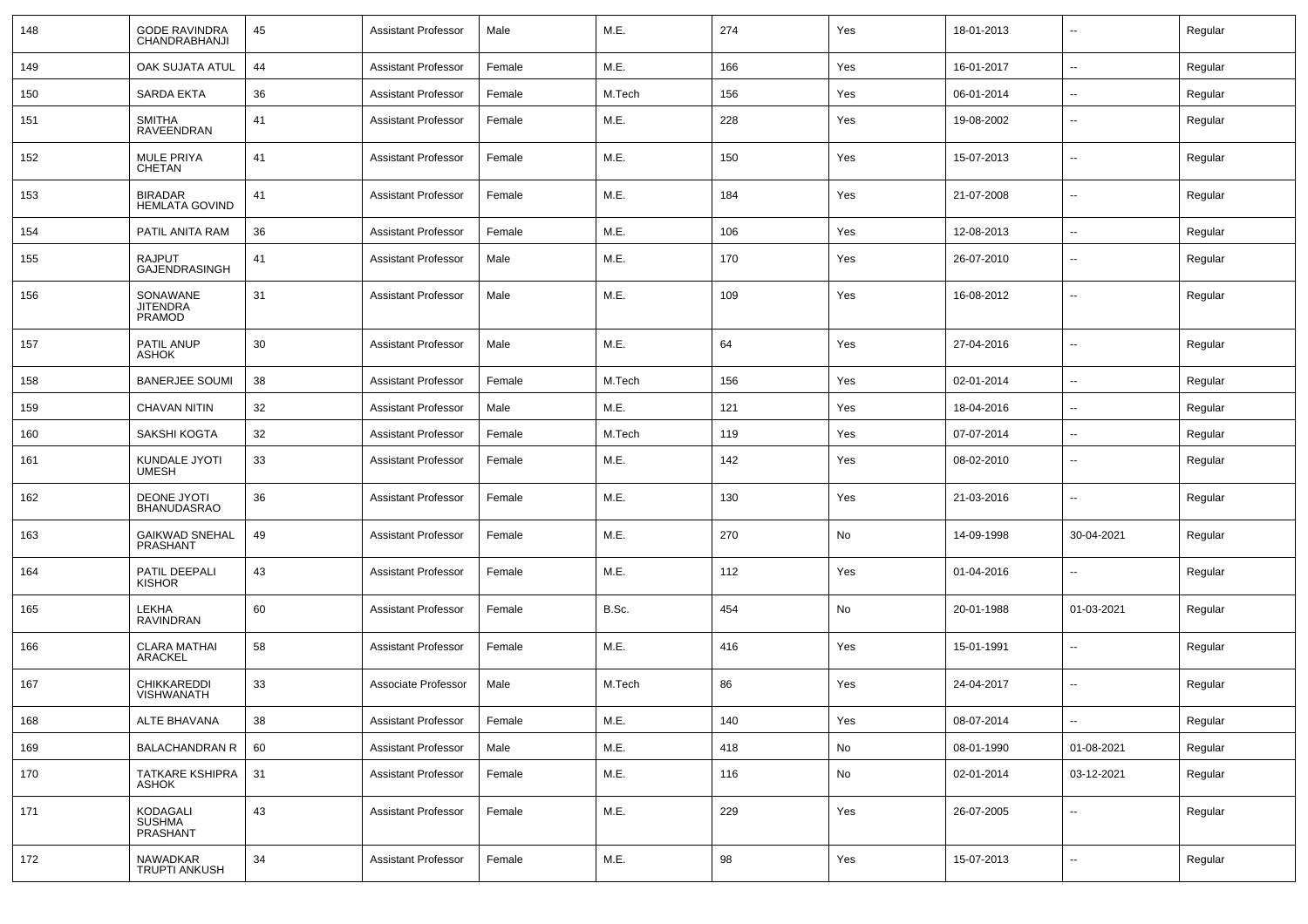| 173 | <b>SHENOY</b><br>ANUPAMA<br><b>SHYAMSUNDER</b>    | 54 | <b>Assistant Professor</b> | Female | M.A     | 166 | Yes | 01-07-2008 | --                       | Regular |
|-----|---------------------------------------------------|----|----------------------------|--------|---------|-----|-----|------------|--------------------------|---------|
| 174 | WAGHMODE<br><b>UTTAM POPAT</b>                    | 31 | <b>Assistant Professor</b> | Male   | M.E.    | 100 | Yes | 21-03-2016 | $\sim$                   | Regular |
| 175 | <b>DATKHILE</b><br><b>GAURAV SHIVAJI</b>          | 30 | <b>Assistant Professor</b> | Male   | M.Tech  | 62  | Yes | 13-06-2016 | $\sim$                   | Regular |
| 176 | SAPKALE PALLAVI<br>VASANT                         | 37 | Associate Professor        | Female | M.E.    | 182 | Yes | 25-07-2008 | $\sim$                   | Regular |
| 177 | SHAH DIVYA                                        | 38 | <b>Assistant Professor</b> | Female | M.E.    | 190 | Yes | 01-01-2008 | $\sim$                   | Regular |
| 178 | KODAG RAHUL<br><b>BAPUSAHEB</b>                   | 30 | <b>Assistant Professor</b> | Male   | M.E.    | 74  | Yes | 23-06-2015 | $\overline{\phantom{a}}$ | Regular |
| 179 | PADIYA PUJA<br>YOGESH                             | 41 | Associate Professor        | Female | M.E.    | 190 | Yes | 01-08-2007 | $\overline{\phantom{a}}$ | Regular |
| 180 | SHINDE APURVA<br><b>SWAPNIL</b>                   | 29 | <b>Assistant Professor</b> | Female | M.E.    | 96  | Yes | 14-08-2013 | $\overline{\phantom{a}}$ | Regular |
| 181 | <b>BHUSARI BALU</b><br>PANDURANG                  | 45 | Associate Professor        | Male   | M.E.    | 196 | Yes | 22-07-2008 | $\overline{\phantom{a}}$ | Regular |
| 182 | <b>NARWANI NISHA</b>                              | 38 | <b>Assistant Professor</b> | Female | M. Phil | 123 | Yes | 13-01-2014 | $\overline{\phantom{a}}$ | Regular |
| 183 | <b>GOFANE MANOJ</b><br><b>SURESH</b>              | 31 | <b>Assistant Professor</b> | Male   | M.Tech  | 88  | Yes | 27-04-2016 | $\overline{\phantom{a}}$ | Regular |
| 184 | SALUNKHE<br><b>SHAMAL SURESH</b>                  | 40 | <b>Assistant Professor</b> | Female | M.E.    | 173 | Yes | 01-08-2008 | --                       | Regular |
| 185 | PATNI SIDDHI<br><b>SHASHI</b>                     | 31 | <b>Assistant Professor</b> | Female | M.E.    | 92  | Yes | 12-07-2016 | $\overline{\phantom{a}}$ | Regular |
| 186 | <b>BODHE SWARUPA</b><br>SANDEEP                   | 34 | <b>Assistant Professor</b> | Female | M.E.    | 106 | Yes | 05-04-2011 | --                       | Regular |
| 187 | <b>BHOIR SMITA</b><br><b>VINIT</b>                | 35 | <b>Assistant Professor</b> | Female | M.E.    | 139 | Yes | 15-01-2010 | $\overline{\phantom{a}}$ | Regular |
| 188 | <b>JAGE CHAITANYA</b><br><b>SUDHAKAR</b>          | 32 | <b>Assistant Professor</b> | Male   | M.E.    | 85  | Yes | 30-07-2014 | --                       | Regular |
| 189 | <b>GADGE POONAM</b><br><b>VINAY</b>               | 43 | <b>Assistant Professor</b> | Female | M.E.    | 187 | Yes | 29-07-2008 | $\overline{\phantom{a}}$ | Regular |
| 190 | <b>DHOTRE</b><br><b>PRATIBHA</b><br><b>MUKUND</b> | 58 | Associate Professor        | Female | M.S     | 411 | Yes | 13-07-1987 | --                       | Regular |
| 191 | <b>GAIKWAD</b><br><b>VISHAKHA</b><br>KRANTIKUMAR  | 34 | <b>Assistant Professor</b> | Female | M.E.    | 116 | Yes | 02-08-2012 | --                       | Regular |
| 192 | <b>BHOR JAYA</b><br><b>RAVINDRA</b>               | 31 | <b>Assistant Professor</b> | Female | M.Tech  | 77  | Yes | 04-04-2016 | $\sim$                   | Regular |
| 193 | <b>BORASE RAKESH</b><br>PRABHAKAR                 | 33 | <b>Assistant Professor</b> | Male   | M.E.    | 140 | Yes | 19-06-2017 | $\sim$                   | Regular |
| 194 | LOHAR ATUL<br>SHAHAJI                             | 32 | <b>Assistant Professor</b> | Male   | M.Tech  | 120 | Yes | 07-08-2018 | $\sim$                   | Regular |
| 195 | <b>GORAD BALWANT</b><br>JAYWANT                   | 33 | <b>Assistant Professor</b> | Male   | M.Tech  | 84  | No  | 24-12-2018 | 16-07-2021               | Regular |